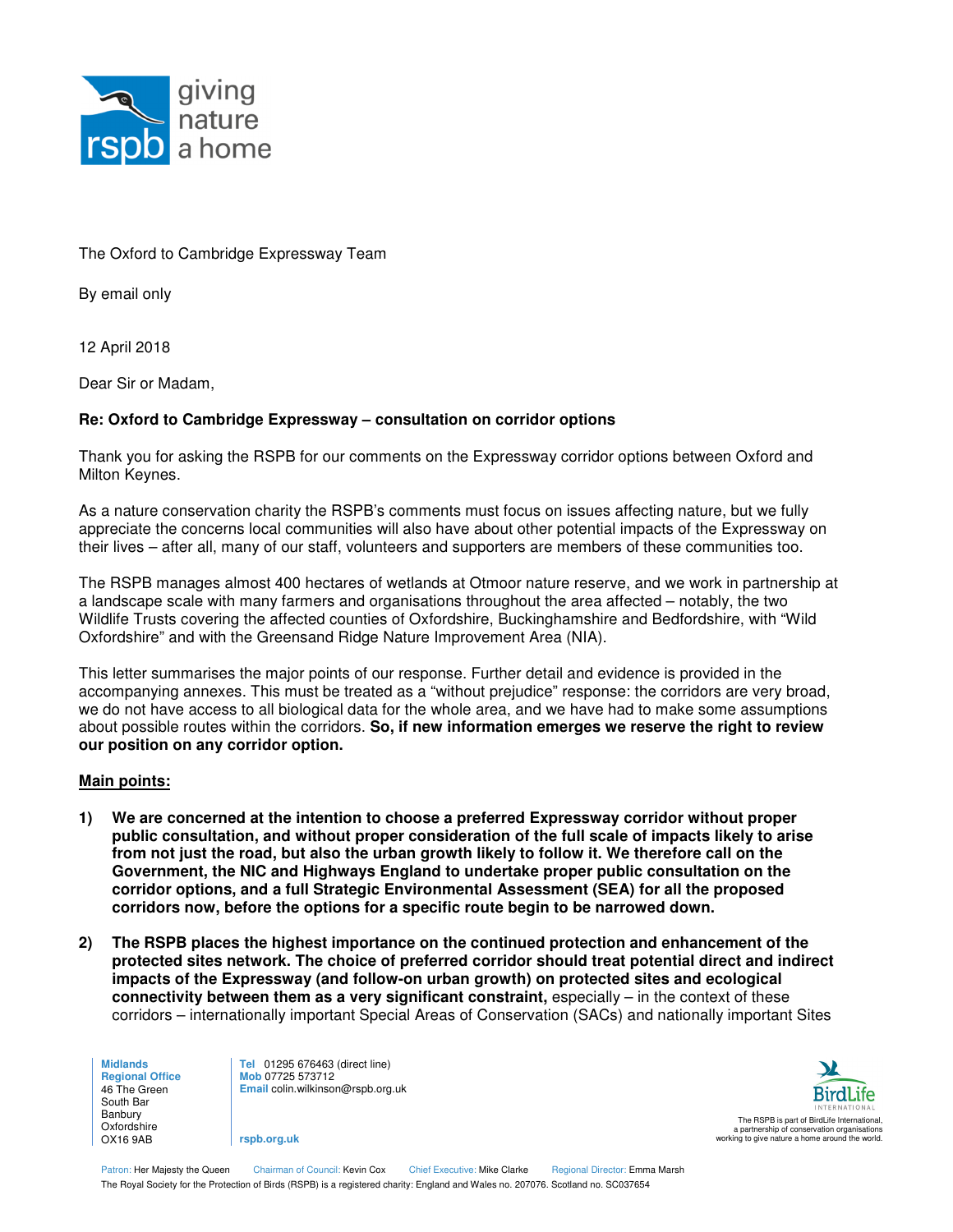of Special Scientific Interest (SSSIs). This includes protecting and enhancing ecological connectivity between such sites – a particular challenge posed by major road schemes.

- **3) This is not just about a new road: statements from the Government and National Infrastructure Commission (NIC) suggest the preferred route is likely to be the focus for major new urban growth.** We have taken this into consideration, and we believe Highways England should do the same in selecting a preferred corridor, working with the Government and NIC to understand the full implications before making this choice.
- **4) The area covered by the Expressway corridors is rich in nature, but not uniformly so. On a large scale, there are two particular landscape-scale areas we think the preferred corridor should completely avoid because of their relative abundance of protected sites and important habitats for nature, and because of the presence of a few species of the highest national priority and restricted range.** These two areas are:
	- In the west: an area from south-west of Oxford around Cothill Fen running north-east through Otmoor, the Upper Ray Valley and Bernwood Forest, to Calvert Jubilee. It includes the Thame Valley and parts of the Cherwell Valley.
	- In the east: the Greensand Ridge between Leighton Buzzard and the M1.
- **5) Taking these areas into account, the RSPB believes a route in corridor B plus either sub-corridor S1 or S2 would have the worst impact on important homes for nature including Calvert Jubilee nature reserve, woodland SSSIs in Bernwood Forest, wetlands and lowland meadows in the Upper Ray, and (depending on the sub-option chosen), either the two internationally important SACs west of Oxford, or the nationally important wetlands of Otmoor RSPB reserve.**
- **6) In particular, an Expressway in corridor S2 crossing the Upper Ray and any part of the Otmoor basin would, in our opinion, be a disastrous outcome for nature.** If this became the preferred route we would like you to understand that the RSPB will fight it at every possible step, to defend the nationally important wildlife of Otmoor, the amenity of thousands of visitors, and the nature-rich landscape that surrounds it. It is already clear to us that numerous local people and community groups identify strongly with this position. We are simply not prepared to see the victory that local people gained over the M40 routing in the 1980s undone by this new proposal.
- **7) Curlews (a breeding wading bird of lowland meadows), Bechstein's bats and black hairstreak butterflies all breed in restricted parts of Oxfordshire and Buckinghamshire.** We highlight these three species in particular (out of a potential list of thousands in the corridors) because of their national and local importance, protected status, and restricted distributions within the corridors. Their presence adds great weight to the case to avoid Corridors B and C, and S2 in particular. We strongly recommend that Highways England seek input from other nature conservation charities with specialist expertise in some of these species, notably the Bat Conservation Trust and Butterfly Conservation as well as the Wildlife Trusts.
- **8) An Expressway in corridor S1 is likely to cause significant damage to two internationally important Special Areas of Conservation (SACs)** classified under the European Habitats Directive. A route following the existing line of the A34 across the Thames is very likely to cause additional damage (e.g. from air pollution) to Oxford Meadows SAC to that already arising from the A34, and if a route from Botley to Abingdon passed west of Wootton (rather than continuing south on the A34) severe direct and indirect damage to Cothill Fen SAC would probably be inevitable. The RSPB is strongly opposed to corridor S1 for these reasons, especially if considered in conjunction with main corridor option B.
- **9) While we consider that any route in corridor B with S1 or S2 would pose the most serious threat to nature, the RSPB has concerns about all of the corridors, since they would all potentially have significant impacts on nature at a local level. Therefore, rather than identifying a "preferred"**

**Midlands Regional Office**  46 The Green South Bar Banbury Oxfordshire OX16 9AB

**Tel** 01295 676463 (direct line) **Mob** 07725 573712 **Email** colin.wilkinson@rspb.org.uk

**rspb.org.uk**



Patron: Her Majesty the Queen Chairman of Council: Kevin Cox Chief Executive: Mike Clarke Regional Director: Emma Marsh The Royal Society for the Protection of Birds (RSPB) is a registered charity: England and Wales no. 207076. Scotland no. SC037654